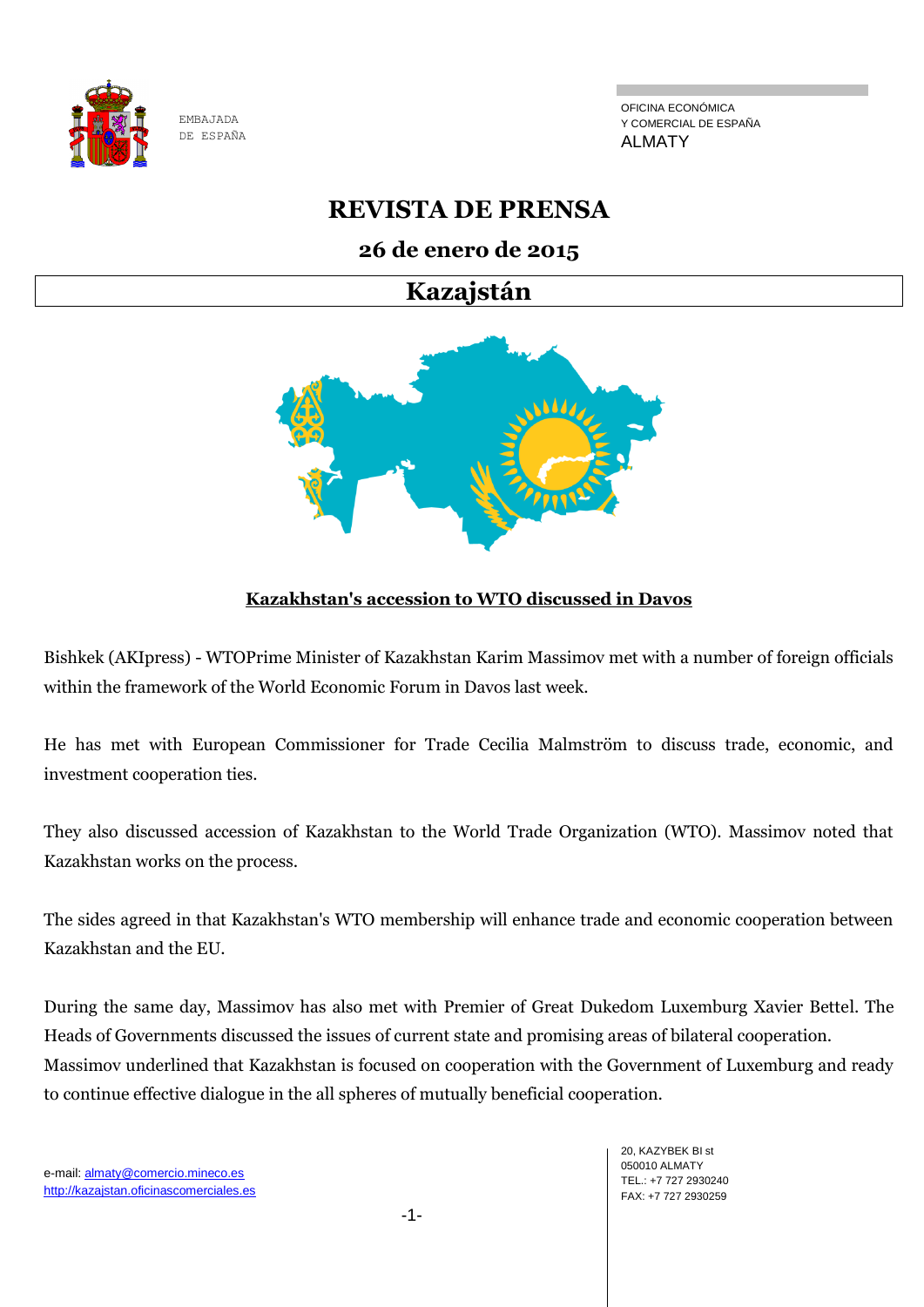

Fuente: Akipress

#### **OECD, Kazakhstan sign country program agreement**

The OECD and the Government of Kazakhstan are signing today in Davos a Memorandum of Understanding on a two-year Country Programme, which will support an ambitious set of reforms of Kazakhstan's policies and institutions, the Organization said in a release on January 22.

―Kazakhstan is a leading economy in Central Asia strategically located at the crossroads of Europe and Asia. I am confident that positive spill-over effects of the Country Programme will benefit the reform agendas of other countries in the region" - said OECD Secretary-General Angel Gurría.

―Introduction of the OECD best practices in our policies is a prerequisite for strengthening our role in a global economy," said Kazakhstan Prime Minister H.E. Mr. Karim Massimov.

―Kazakhstan is a leading economy in Central Asia strategically located at the crossroads of Europe and Asia. I am confident that positive spill-over effects of the Country Programme will benefit the reform agendas of other countries in the region" - said OECD Secretary-General Angel Gurría.

OECD bolsters relationship with Kazakhstan – Signs Kazakhstan Country Programme Agreement ―Kazakhstan is a leading economy in Central Asia strategically located at the crossroads of Europe and Asia. I am confident that positive spill-over effects of the Country Programme will benefit the reform agendas of other countries in the region" - said OECD Secretary-General Angel Gurría.

―Introduction of the OECD best practices in our policies is a prerequisite for strengthening our role in a global economy.‖ - said Kazakhstan Prime Minister H.E. Mr. Karim Massimov.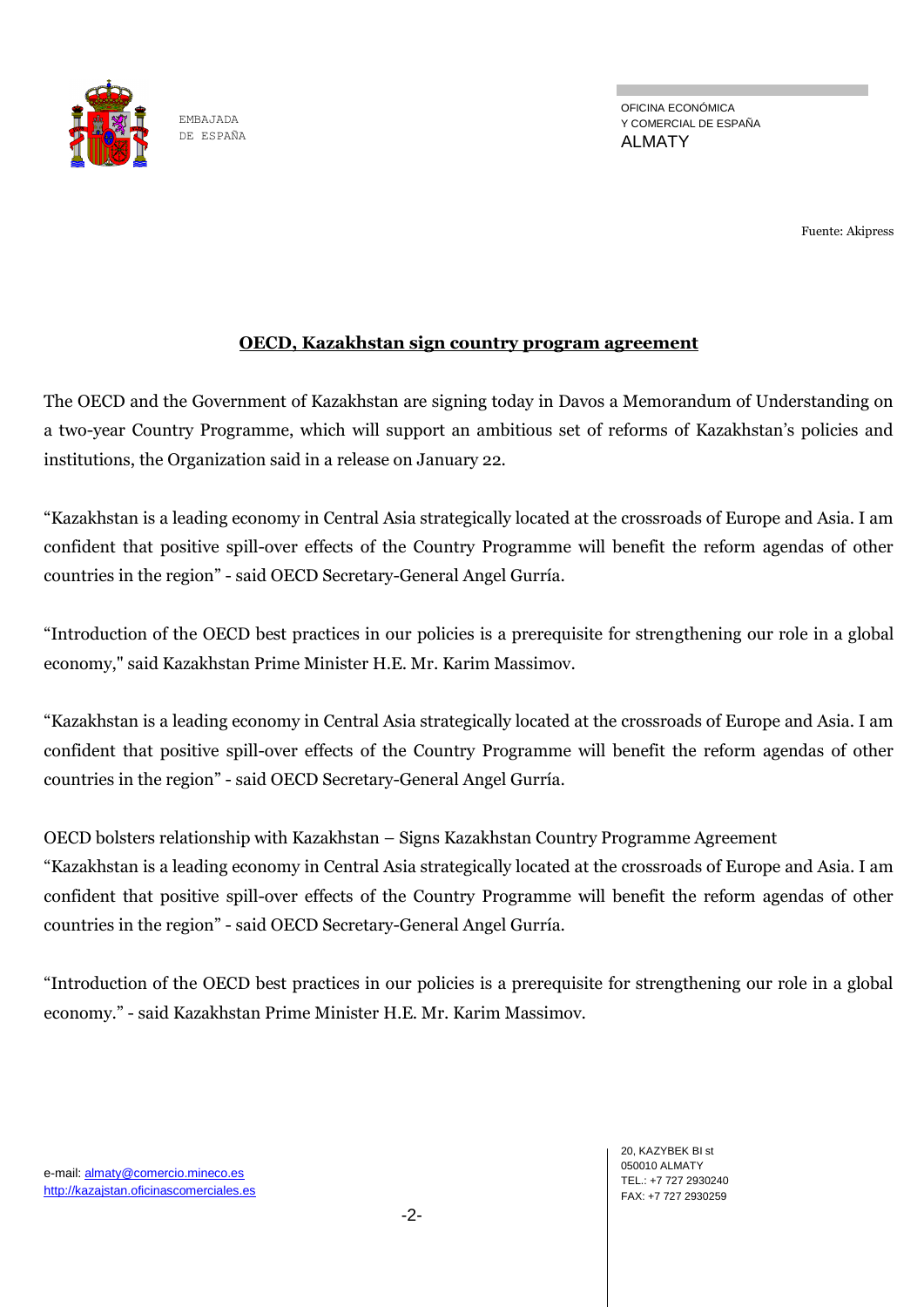

OFICINA ECONÓMICA Y COMERCIAL DE ESPAÑA ALMATY

The Country Programme is a new OECD tool that enables some partner economies to leverage OECD expertise and standards, strengthen institutions, and build capacity for policy reforms. The Programme marks the beginning of a new phase of the OECD's ongoing co-operation with Kazakhstan.

Kazakhstan is one of four partner economies along with Peru, Morocco and Thailand, which have been selected for this bilateral work programme covering areas such as public sector integrity and governance, environment, health, taxation, competition and business climate, and statistics.

The Country Programme acknowledges Kazakhstan's commitment to a plan of reforms and its willingness and ability to design these reforms taking into account good international policy practices. The program could lead to over 20 policy reviews, co-operation in capacity building projects, increased level of participation in six OECD Committees, and possible adherence to 28 OECD legal instruments, including the Declaration on International Investment and Multinational Enterprises.

The OECD believes the signature of the Memorandum of Understanding will be mutually beneficial as OECD Member countries can also learn from Kazakhstan's policy experience and vice-versa.

Fuente: Akipress

# **Plans on Kazakh Samruk-Energo JSC in IPO remain unchanged**

Kazakhstan's Sovereign Wealth Fund Samruk-Kazyna joint-stock company plans to offer the shares of its subsidiary – Samruk-Energo company to the "People's IPO" program by the end of 2015, Financial Officer, Member of the Fund Board Nurlan Rakhmetov told Trend.

"At present, the necessary work is being carried out," he said. "We expect that the company will be offered on the IPO in 2015."

Rakhmetov said that as part of offering the previous participants – KazTransOil and KEGOC to the "People's IPO program, no more than 10 percent of the shares of these companies was offered for sale.

"As for Samruk-Energo, at least 10 percent of the shares and maybe up to 20 percent will be offered for sale," Rakhmetov said.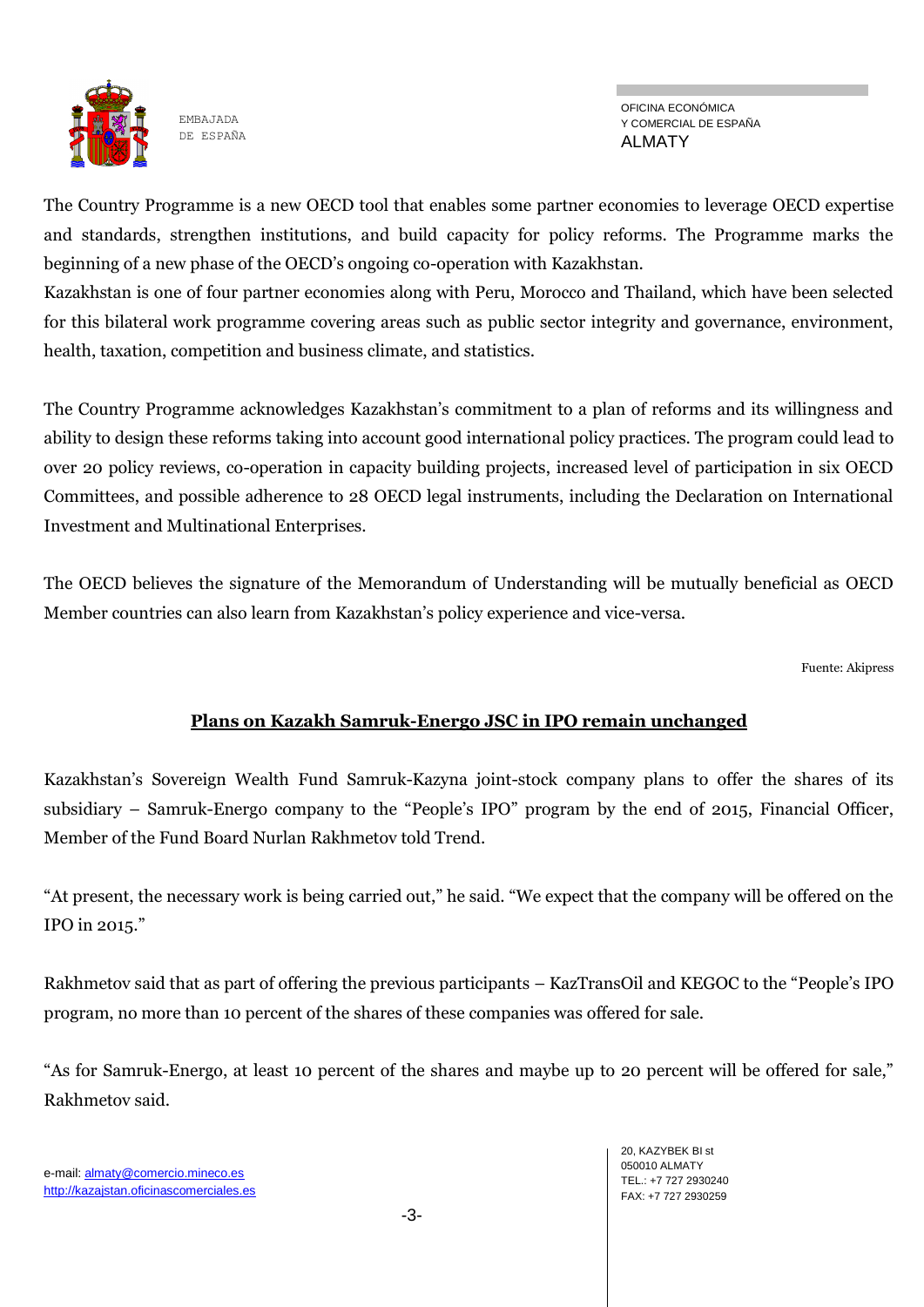

―At present, this issue is being considered as Samruk-Energo, as opposed to KEGOC and KazTransOil, is not an entity of a natural monopoly," he said.

"However, these are the preliminary judgments," he said. "The final decision on the number of offered shares, their price and conditions of sale will be made later by the government proceeding from the recommendations of the Samruk-Kazyna Board of Directors.

The exact timeframe for placement of Samruk-Energo's shares on IPO hasn't been determined yet. This decision will be made later by the Fund jointly with the government, said Rakhmetov.

"This will depend on the readiness of the company to enter the stock market," he said. "We are carrying out relevant preparatory work jointly with the company's consultants."

He added that the work on various issues related to the legislation and tariff regulation is underway.

The Fund's finance director said that the level of tariffs for electricity, which is controlled by the state in Kazakhstan, will significantly affect the profitability of Samruk-Energo, the price of the company's shares and accordingly, the success of its access to IPO.

People's IPO program will allow Kazakh citizens to become co-owners of the largest national companies. KazTransOil oil Transportation Company joined the program in 2012, Kazakhstan Electricity Grid Operating Company (KEGOC) – in 2014. Samruk-Energo is expected to join IPO in 2015, Kazakhstan Temir Zholy (Kazakhstan Railways) and Kazatomprom in 2016.

Samruk-Kazyna National Welfare Fund was created in accordance with the decree of the President of Kazakhstan in 2008 to improve the competitiveness and sustainability of the national economy.

It brings together almost all state-owned assets of Kazakhstan and manages these assets on behalf of the government. KazMunaiGas NC JSC, the railway operator – Kazakhstan Temir Zholy JSC, Kazakhstan Electricity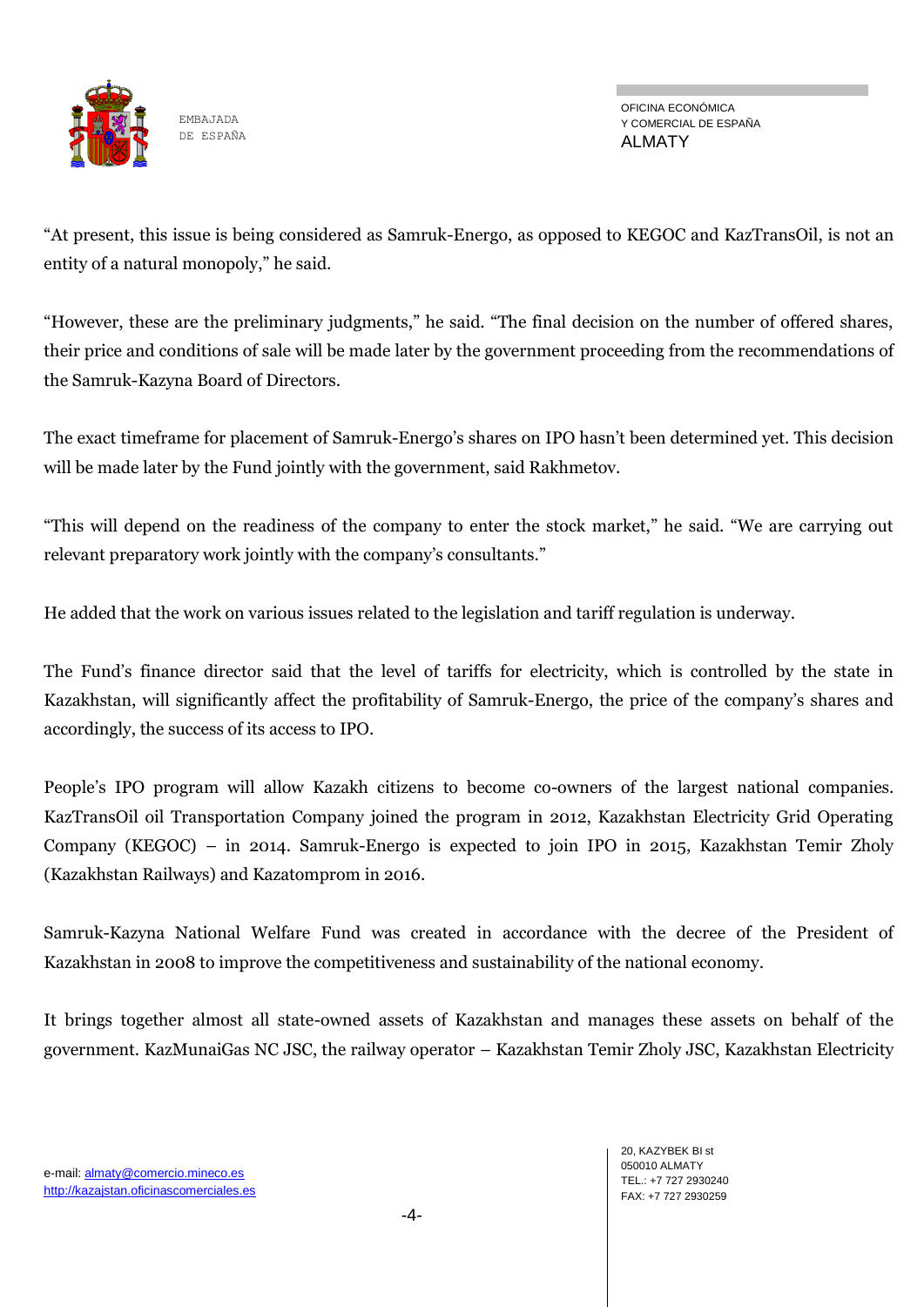

OFICINA ECONÓMICA Y COMERCIAL DE ESPAÑA ALMATY

Grid Operating Company JSC (KEGOC), communication operator Kazakhtelecom JSC, Kazatomprom JSC National Atomic Company are among these assets.

Fuente: Trends

### **EEU has both supporters and opponents in Central Asia**

Since January 1, the Eurasian Economic Union (EEU) has been acting according to the agreement signed in May 2014 in Astana by presidents of Belarus, Kazakhstan and Russia. From January 2, Armenia is also a full EEU member. Kyrgyzstan plans to join the club in May 2015.

#### New common market

The Eurasian Economic Commission (EEC) stressed that EEU member countries will be free to trade and cooperate in key economic sectors — energy, industry, agriculture, and transport. A new common market with expected GDP of \$4.5 trillion will cover more than 170 million people. The EEU headquarters will be located in Moscow, and the financial regulator will be in Almaty, while the EEU court will be in Minsk.

The Customs Union (now EEU) is the main vector of Kyrgyzstan's foreign policy, said Kyrgyz President Almazbek Atambayev. In distributing customs duties derived from the importation of goods into the EEU, the share of Belarus will be 4.55%, Kazakhstan - 7.11%, and Russia - 85.32%. Armenia's share will be 1.13% and Kyrgyzstan's - 1.9%. It is a fair share, Kyrgyz Economy Minister Temir Sariyev said.

In 2016 the participating countries plan to create a common pharmaceutical market, by 2019 - a common electricity market, and by 2025 - oil, gas and petroleum products market.

#### Restricting the freedom

However, not all Kyrgyz citizens approve Kyrgyzstan's accession to the EEU.

The movement "Kyrgyzstan against the Customs Union" sent to President Atambayev an open letter which accused him of promoting the "Kremlin propaganda" and urged President not to blame NGOs and civil activists for "pursuing" Western interests in the country.

The authors of the appeal believe that "after entering the Customs Union the country will face enormous economic, political and civilizational risks. "The main risk is the loss of sovereignty and democratic gains," they said. "Our movement aims to maintain sovereign statehood, promote economic prosperity, build a genuine parliamentary system, and protect civil rights and freedoms in the country."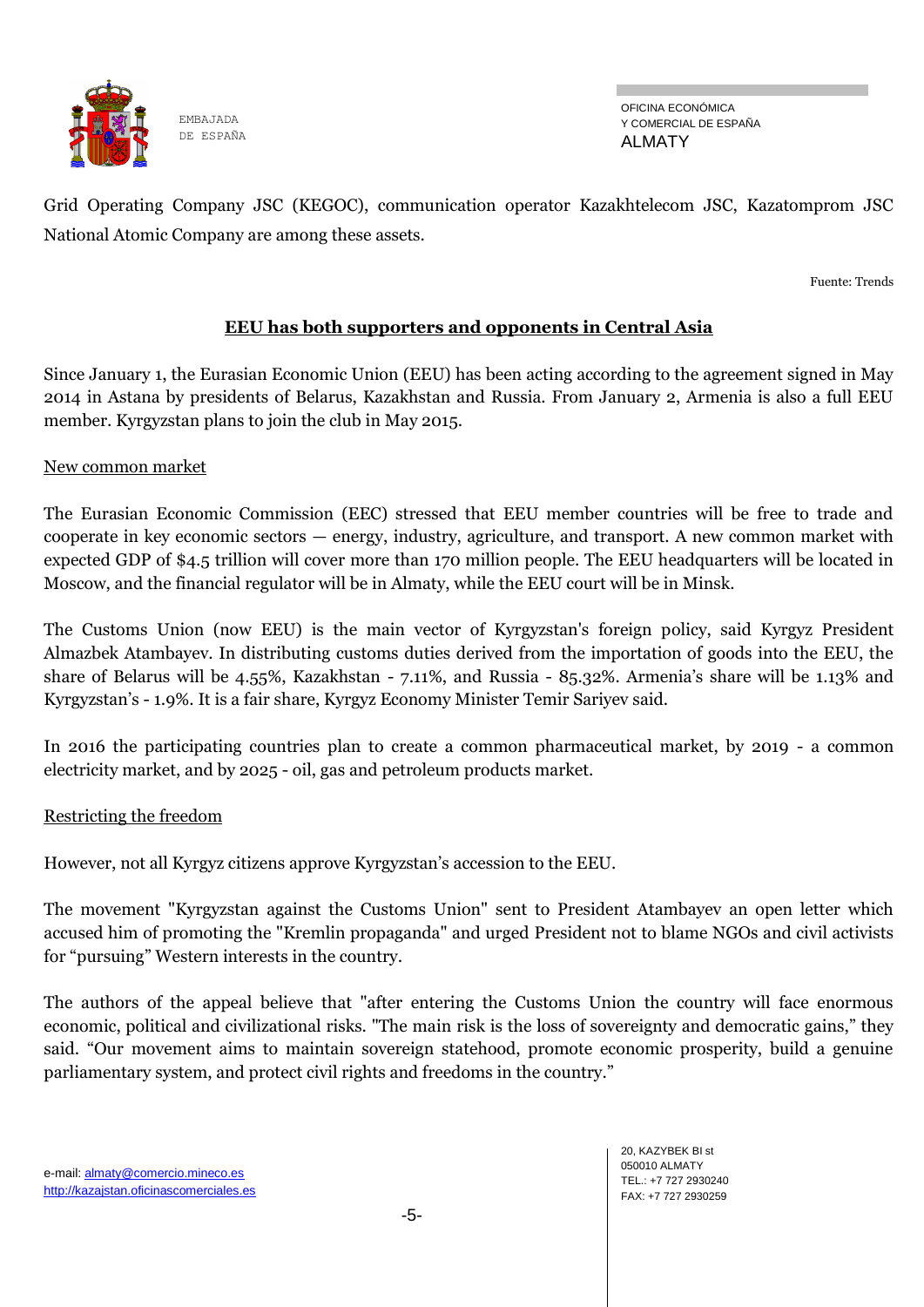

OFICINA ECONÓMICA Y COMERCIAL DE ESPAÑA ALMATY

In an interview with local media, businesswoman and civic activist Ainura Cholponkulova said that anti-Russian activists came together in social networks and decided to create an information and analytical platform. Actions and rallies can be an effective way to express opinions, believes Cholponkulova.

Members of the movement, with almost 800 people, will discuss not only the problems related to the Customs Union, but also the development of Kyrgyzstan in various spheres.

If there is no political and civil liberty, there will be no economic freedom, she said. Joining the EEU will restrict the freedom of small and medium businesses, concluded Cholponkulova.

#### No return to old system

Uzbekistan will never enter into associations such as the former Soviet Union, said Uzbek President Islam Karimov last week at the first meeting of the newly elected Lower Chamber of the Uzbek Parliament.

"We have our own way of development that meets the aspirations of our people. Uzbekistan will never return to the past," said Karimov. "Currently, some countries attempt to return to the old Soviet system. Some foreign TV channels praise the Lenin and Stalin era, the era of the Soviet Union. We do not accept such approach," the President said.

Uzbekistan will not allow foreign military bases and facilities enter the country. It is provided by the concept of foreign policy of Uzbekistan, adopted in 2012, concluded Karimov.

In 2012, Uzbekistan withdrew from the Russian-led Collective Security Treaty Organization (CSTO) because of its disagreement with CSTO plans related to Afghanistan. Uzbekistan gave priority to bilateral cooperation with this country. In addition, Tashkent was not satisfied with the plans for strengthening military cooperation of the CSTO countries.

Currently, Armenia, Belarus, Kazakhstan, Kyrgyzstan, Russia, and Tajikistan are the CSTO member states.

#### Expert view

The chances for success of the Eurasian Economic Union are modest, Russian expert Vladislav Inozemtsev said. The EEU was hastily formed in 2014, when Russia faced one of its biggest foreign policy defeats including the loss of Ukraine not only as a union, but also as a friendly state.

According to official figures, the turnover in the three CU countries (now EEU) grew by only 2.1% in 2013, and in the first ten months of 2014, this figure decreased by 6.3% compared to the same period of 2013. Russia's share in Kazakhstan's exports in the ten months of 2014 was 5.9%, the lowest for the post-Soviet period.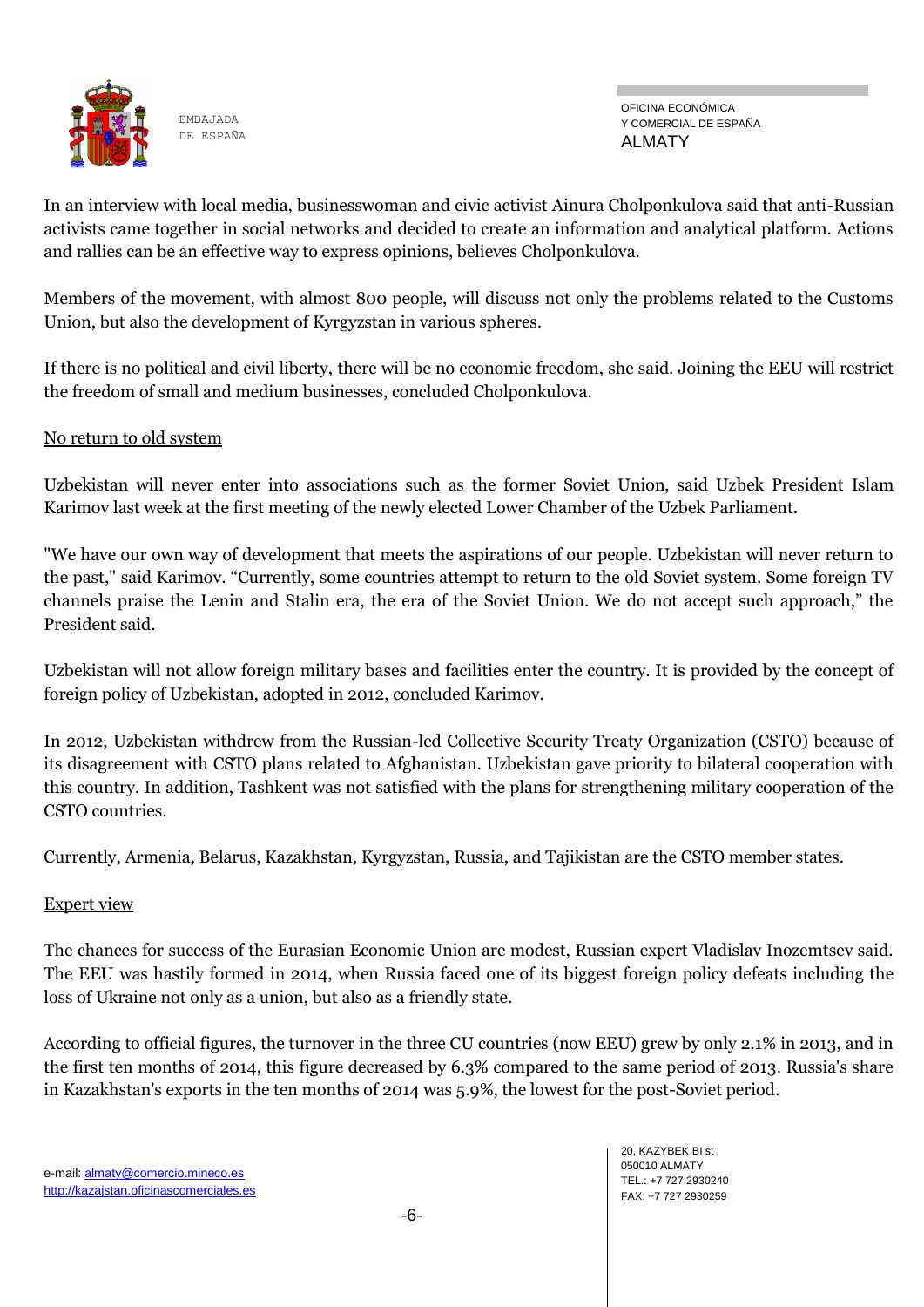

Various reasons led Kazakhstan, Belarus and Armenia to the EEU. Kazakhstan President Nursultan Nazarbayev was the initiator of the CU creation mainly for political prestige. For Minsk it was an expected step in view of the existence of the Union State of Russia and Belarus since 1996. Armenia, a landlocked country without oil and advanced management, had no choice for integration, just like Kyrgyzstan and Tajikistan, where about 30% of GDP accounts for the remittances from labor migrants working in Russia.

Creating the EEU, Russia was ready to support small countries, but the events of the past year (the war in Ukraine and the EU and US economic sanctions) have complicated the situation. Closing financial markets have sharply reduced the financial and investment opportunities of Russia, and the EEU may therefore face serious economic problems this year.

Fuente: The Times of Central Asia

# **US welcomes China's constructive engagement in Central Asia**

BISHKEK (TCA) — A more stable and prosperous South and Central Asia is directly in the U.S. interest, Nisha Desai Biswal, Assistant Secretary of State for South and Central Asian Affairs in the United States Department of State, said while speaking at the Woodrow Wilson Center in Washington, DC on January 22.

"China is developing what it is calling the Silk Road Economic Belt," she said. "Some paint [the United States'] New Silk Road initiative as being in competition with China's efforts, but in fact we welcome China's constructive engagement and see a great deal of potential complementarity in our efforts."

―We would only urge China, as it pursues economic cooperation projects, to utilize global standards and best practices in order to ensure sustainable economic growth for the people of Central Asia," Biswal said.

She also mentioned Russia, which "has deep historical and economic ties to Central Asia". "Russia will continue to be a major economic force in the region. At the same time, Central Asia states need the space to make their own decisions on how to further their economic development, preserve their political autonomy, and deepen their integration with global markets," she said.

According to the Assistant Secretary of State, the expansion of the Eurasian Economic Union should not come at the expense of countries fulfilling their existing international commitments, including commitments to the World Trade Organization, nor restrict their ability to enter into other bilateral or multilateral trade relationships.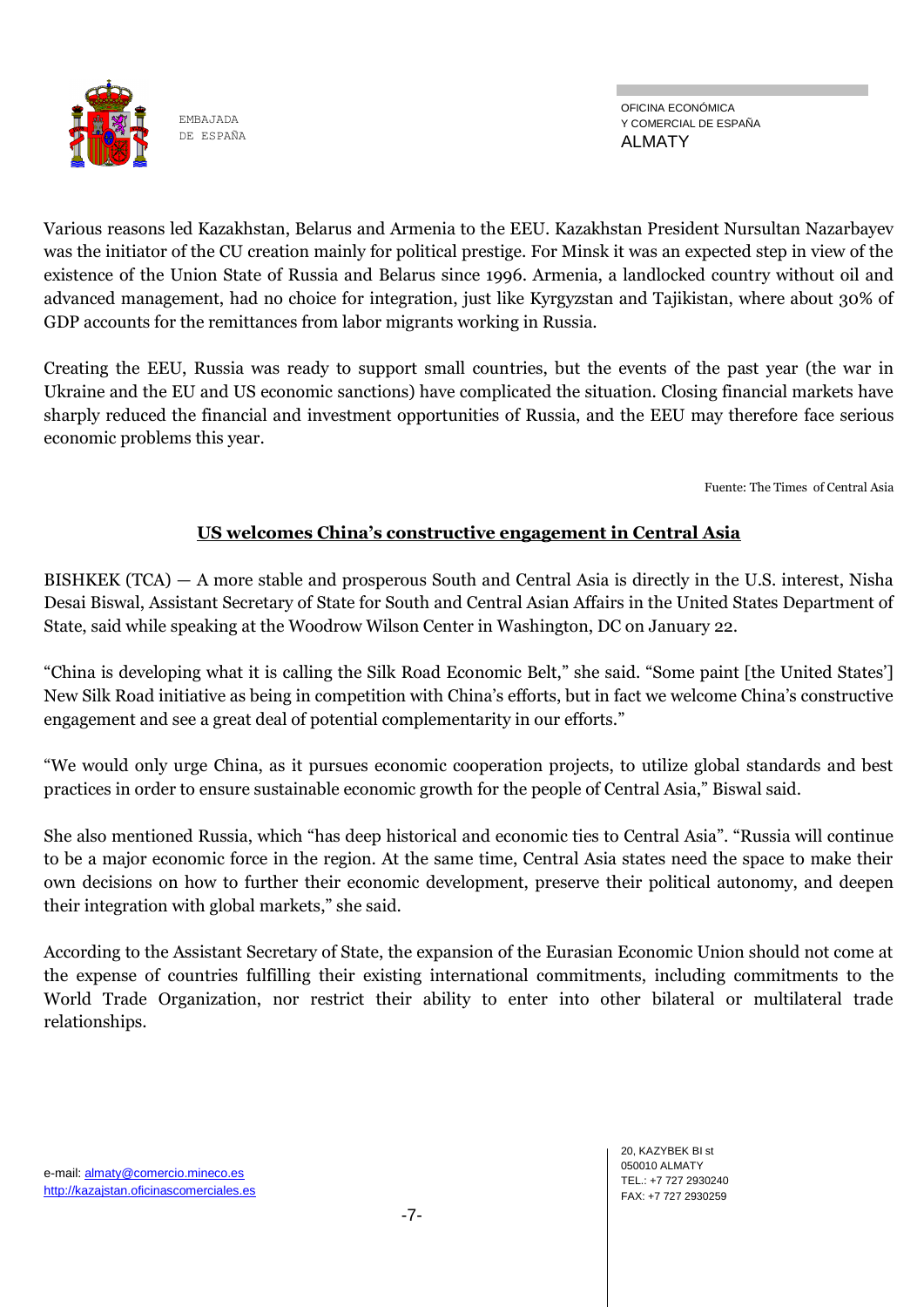

OFICINA ECONÓMICA Y COMERCIAL DE ESPAÑA ALMATY

―Working side-by-side with the countries in the region, other donors, and international financial institutions, the United States is pursuing a four-pronged strategy to bolster regional connectivity as part of its New Silk Road initiative," the US diplomat said.

In her words, Central Asia is one of the least integrated geographic regions in the world, with only about six percent of total trade occurring within the region, while intra-regional FDI flows in Central Asia are paltry, at less than one percent.

―This means Central Asia and Afghanistan are being left out of Asia's economic growth, weakening the region's resilience and making these countries even more vulnerable to internal and external shocks.

―But, as Kazakhstan's Foreign Minister Idrissov has said, while Central Asia might be land-locked, there's no reason for it not to be land-linked. In that vein, the United States strongly believes that with the right investments today, Central Asian countries and Afghanistan can position themselves to share in Asia's rise," the Assistant Secretary of State concluded.

Fuente: The Times of Central Asia



The Asian Development Bank (ADB) allocates grant assistance to Kyrgyzstan in the amount of \$22 million to support the Government of the Kyrgyz Republic in addressing the major shortcomings of quality education system, the ADB reported.

e-mail: almaty@comercio.mineco.es http://kazajstan.oficinascomerciales.es

20, KAZYBEK BI st 050010 ALMATY TEL.: +7 727 2930240 FAX: +7 727 2930259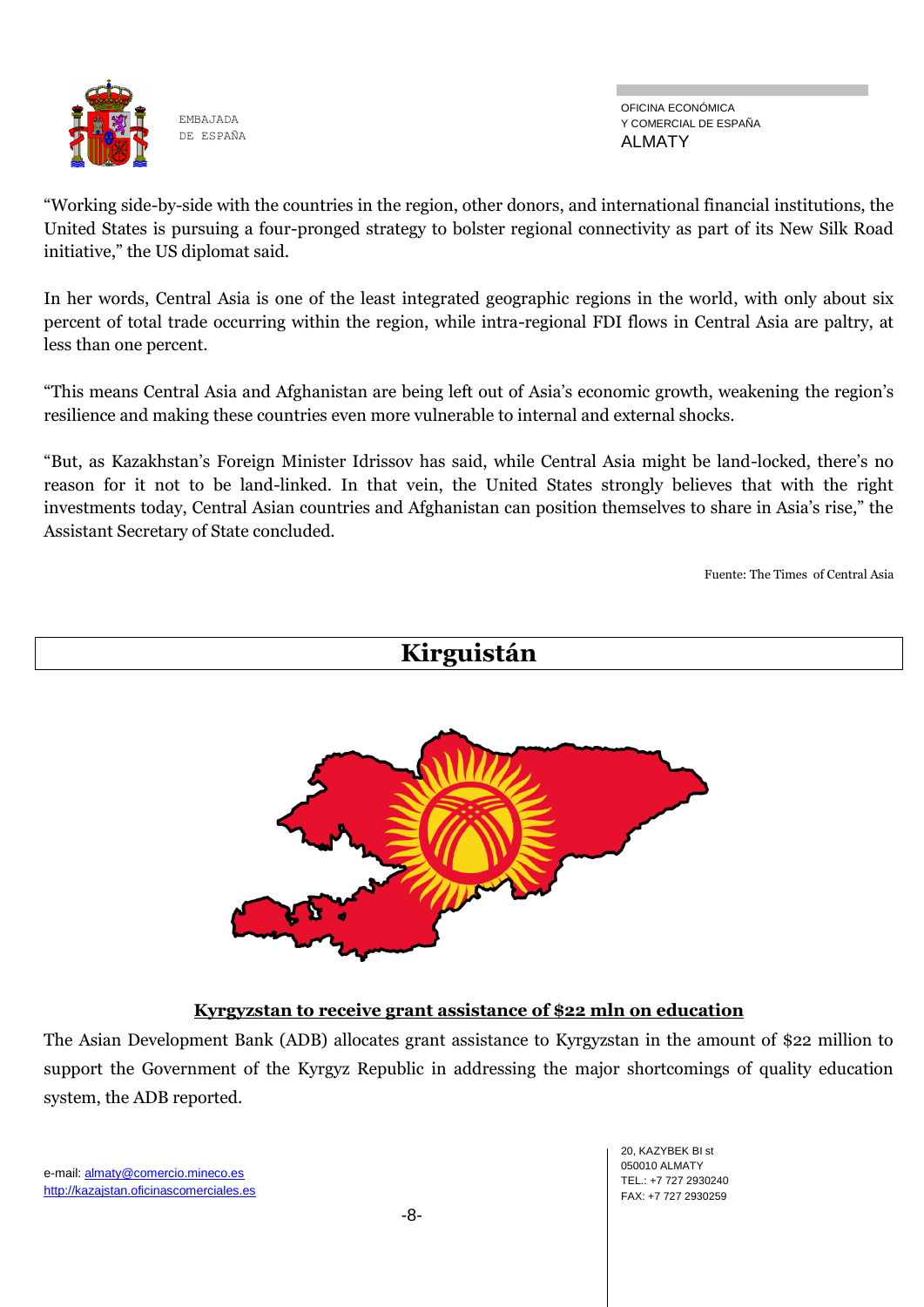

OFICINA ECONÓMICA Y COMERCIAL DE ESPAÑA ALMATY

According to it, the Minister of Finance Olga Lavrova and Director of ADB on the country Rie Hiraoka signed two separate grant agreements for sector development program - to strengthen the education system. The program will support reforms and other activities of the Education Development Strategy for 2012-2020 and in accordance with National Sustainable Development Strategy for 2013-2017.

It will help the Government to complete the implementation of new curriculum, including math and science; review the procedures for the development, publication and distribution of textbooks; implement a textbook rental scheme, which allows the free provision of poor and vulnerable students. The program will also help to implement a national development program for teachers; introduce a system of evaluation and career development of teachers, where salary is associated with professional standards; and to develop and implement a training program including e-learning for school principals and teaching staff. At least 10,000 teachers will upgrade their qualifications.

"The government aims to create schools that meet the needs of a modern economy, so the program will support about 30 schools in the form of innovation centers of learning mathematics, science and technology, as well as cluster centers for the training of teachers. This experience can be further extended. Schools will receive financial support for scientific laboratories and information and communications technology, including software. Targeted schools will be located in poor and remote areas," a statement said.

The program complements the previous ADB assistance to the education sector, which began in 1997.

ADB assistance from its concessional Asian Development Fund will include grants for the project in the amount of \$12 million and program of budget support \$10 million, which will be allocated in two tranches. The Government will provide co-financing in the amount of \$2.12 million. The new program will be carried out for about 6 years, with an estimated completion date in August 2021.

Fuente: 24 News agency

#### **Solar energy for Kyrgyzstan's social facilities**

BISHKEK (TCA) — Kyrgyzstan's BIOM ecological movement has provided the Bishkek Center for Rehabilitation of Homeless Children with alternative energy equipment as the state-run social facilities remain underfinanced in the country.

20, KAZYBEK BI st 050010 ALMATY TEL.: +7 727 2930240 FAX: +7 727 2930259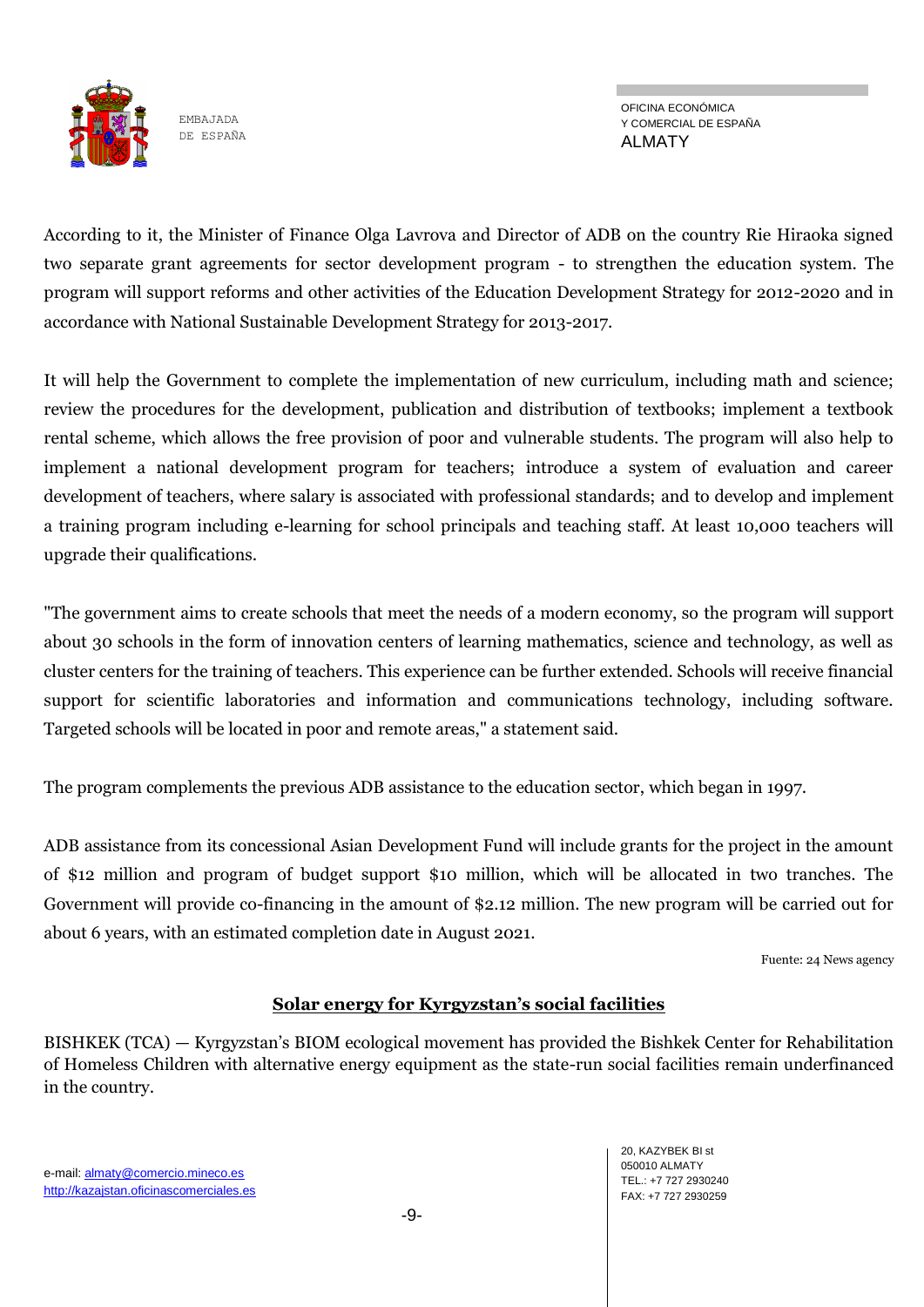

OFICINA ECONÓMICA Y COMERCIAL DE ESPAÑA ALMATY

In 2010, BIOM provided the Center with solar water heaters, solar ovens, and lighting equipment. According to Natalia Bogatova, coordinator of SPARE (School Project for Application of Resources and Energy), BIOM concluded a contract for installation and maintenance of the above equipment for three years, but its specialists continue providing technical maintenance of the solar equipment after the contract expired.

The Children's Center is funded by the state, said Bogatova, and the solar collectors can heat 500 liters of water and keep it warm during a long period of time without any expenses.

"We are very grateful to BIOM specialists for their support in the maintenance of the solar collectors," said Galina Bibikova, deputy director of the Center. "The system transforms solar energy into electricity and heat. The solar collectors heat water even in winter. But there are no specialists to maintain and service the system, so we ask BIOM to help whenever we have any problem. Today, for instance, our 500-liter water tank started to leak and BIOM immediately came to our aid."

According to Marat Yunusov, director of the company that installed the equipment, there is no servicing company to maintain alternative energy equipment in Bishkek. "Much has been said about the necessity to introduce renewable energy sources in Kyrgyzstan, and some entrepreneurs and private individuals have already started using solar collectors for heating water and premises, but nothing was done to create a servicing company," he said.

"One such solar heating system for 100 liters costs \$1,000 and requires maintenance checkup once every month," said technical expert Peter Lebedenko.

Uninterrupted operation of the solar collectors is very important for the Center, said its employee, Anara Kadyraliyeva. "It is not only the matter of convenience, as we always have hot water to wash dishes and hands in the canteen, but also a matter of saving expensive electricity," she said. "The Center also has a solar oven presented by BIOM for cooking, as well as a solar lighting system that accumulates energy in the daytime and lights the Center's territory at nights."

The solar equipment helps the Center meet its needs for heat and electricity as the government has raised heat and electricity tariffs last autumn.

For several years the BIOM ecological movement has participated in the SPARE international program, implemented in Kyrgyzstan with the support from Norway's Friends of the Earth society and the Norwegian Foreign Ministry. Within the Clean Energy program, BIOM has promoted the ideas of energy efficiency and use of solar energy at local and national government levels.

Fuente: Timesca

20, KAZYBEK BI st 050010 ALMATY TEL.: +7 727 2930240 FAX: +7 727 2930259

e-mail: almaty@comercio.mineco.es http://kazajstan.oficinascomerciales.es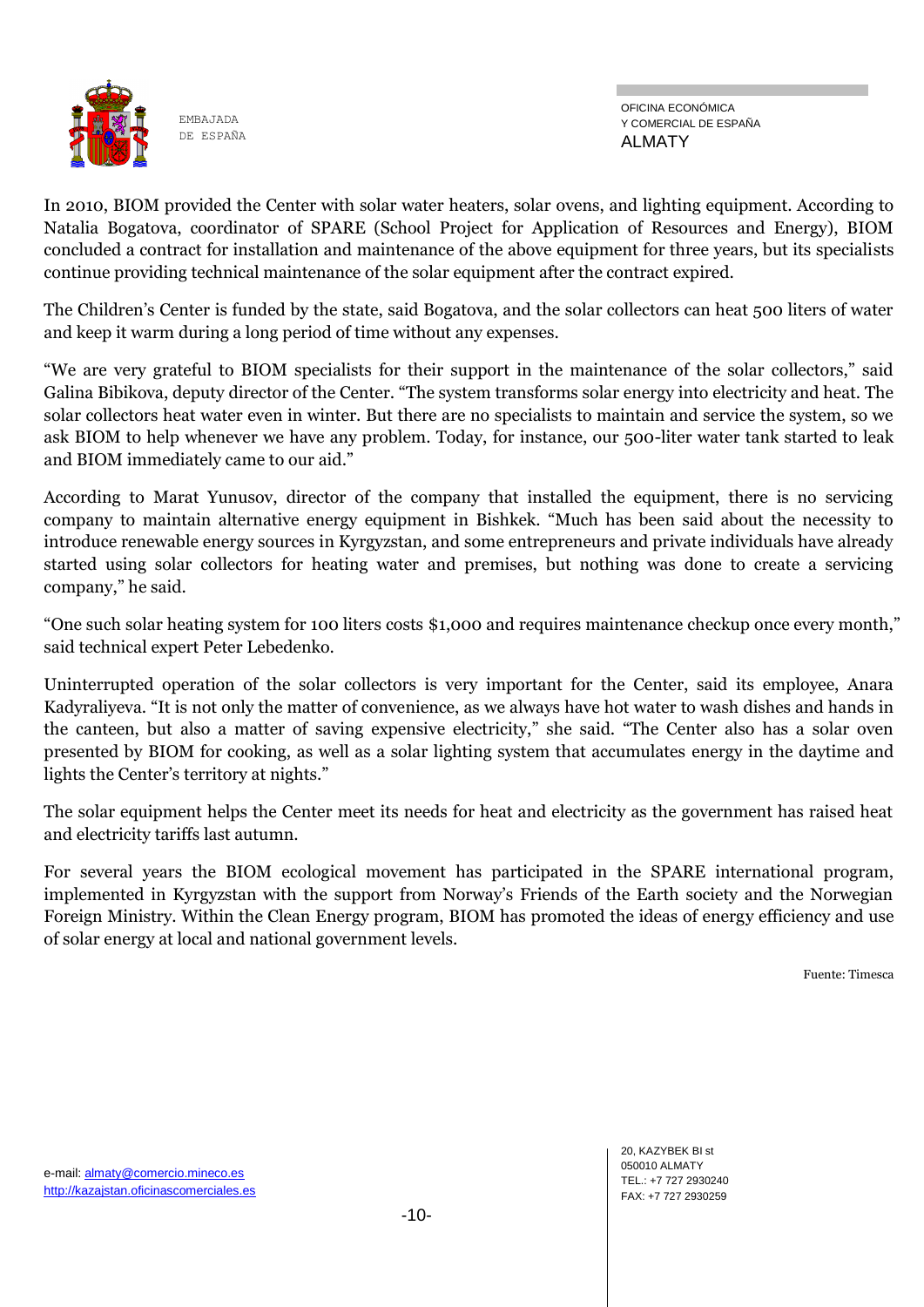

#### **Kyrgyzstan urges ADB to assist in improving the capacity of government agencies**

Bishkek, January 23 / Kabar /. Kyrgyzstan calls on the Asian Development Bank (ADB) to assist in improving the capacity of government agencies. This was announced today during the meeting of Minister of Economy Temir Sariev with ADB mission led by Betty Wilkinson, director of the public sector, financial sector and trade department of ADB.

Sariev said that, for public-private partnership (PPP) capacity building in the Kyrgyz Republic and further development of this institute it is necessary initiatives of government partners, represented by executive authorities, local governments and other authorities in promoting and implementation of PPP projects, as well as the interest and participation of the private sector.

The purpose of this meeting was to discuss the Second Investment Climate Improvement Program, the development of the PPP, as well as current issues of bilateral cooperation of the KR with ADB.

The Minister informed the mission about the implementation of the Second Investment Climate Improvement Program and measures taken by the Government aimed at further liberalization of the economy and create conditions for the development of PPP.

In addition, during the meeting it was noted that the KR has a low risk of severe debt in ADB rating, in this regard, the parties discussed the issue of budget support in the framework of the program on a grant basis.

Fuente: Kabar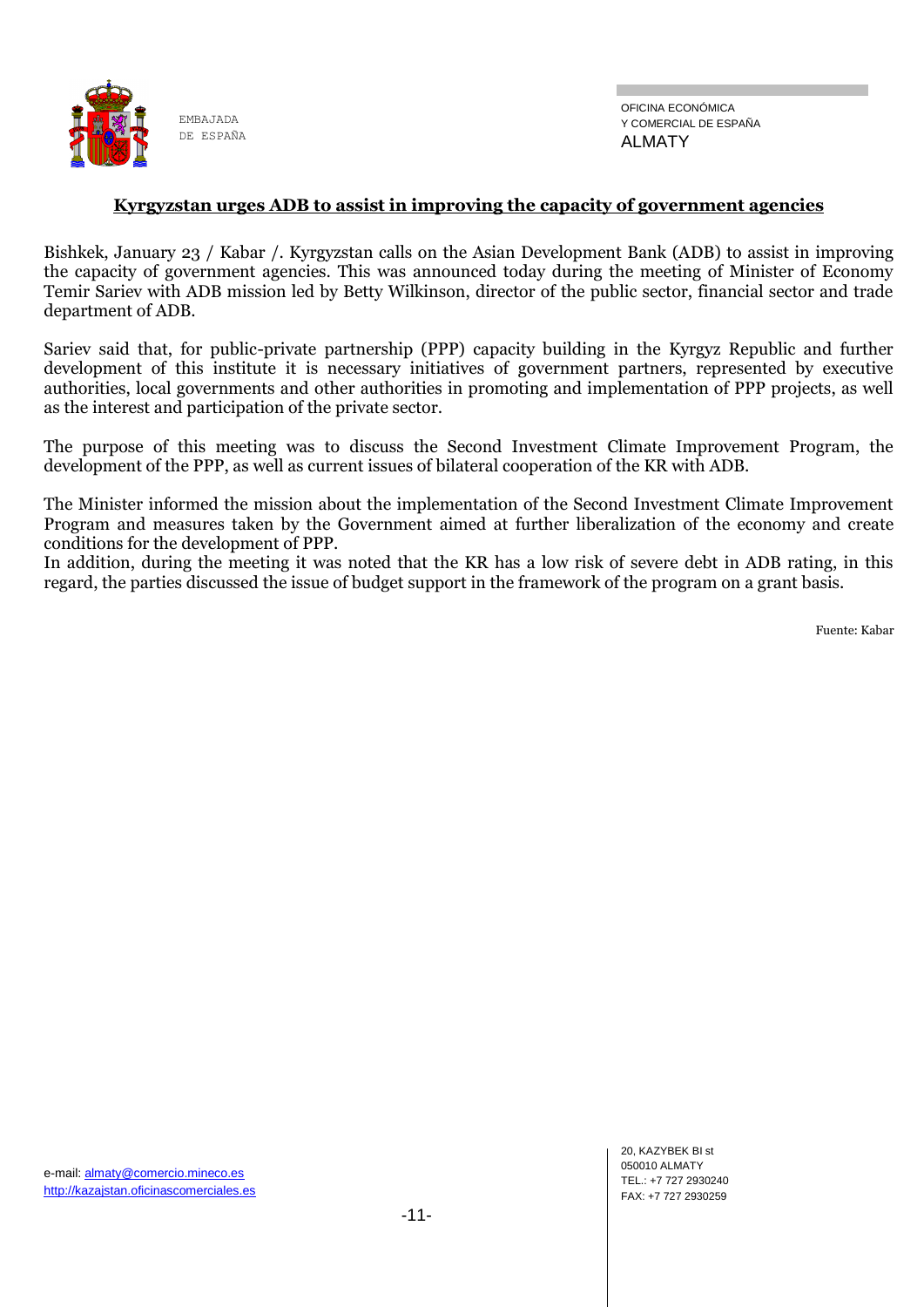

OFICINA ECONÓMICA Y COMERCIAL DE ESPAÑA ALMATY

# **Tayikistán**



# **Tajikistan Secures Financing for CASA-1000**

Regional hydroelectricity project CASA-1000 has secured another leg of financing. Tajikistan, one of the proposed deal's signatories, had struggled for several months to pay for power transmission lines that would traverse its territory, stifling the deal and casting doubt on the project's ultimate success. Several international bodies, including the European Bank for Reconstruction and Development, the Islamic Development Bank and the Kuwait Fund for Arab Economic Development have nonetheless pledged to fund the Tajik section of CASA-1000.

These organizations will in tandem with the World Bank make each make sizeable investments of up to \$65mn to see the project to fruition. The Tajik Minsiter of Energy and Water Resources announced that all payments will be "finalized and processed" by the end of Q1 2015, though this remains to be seen given the project's long history of delays and minor complicating obstacles. CASA-1000 is expected to become operational by 2018 under the auspices of the World Bank, which has shepherded the project since its inception and has allocated some \$526mn to see it completed.

Fuente: Steppe Dispatches

20, KAZYBEK BI st 050010 ALMATY TEL.: +7 727 2930240 FAX: +7 727 2930259

e-mail: almaty@comercio.mineco.es http://kazajstan.oficinascomerciales.es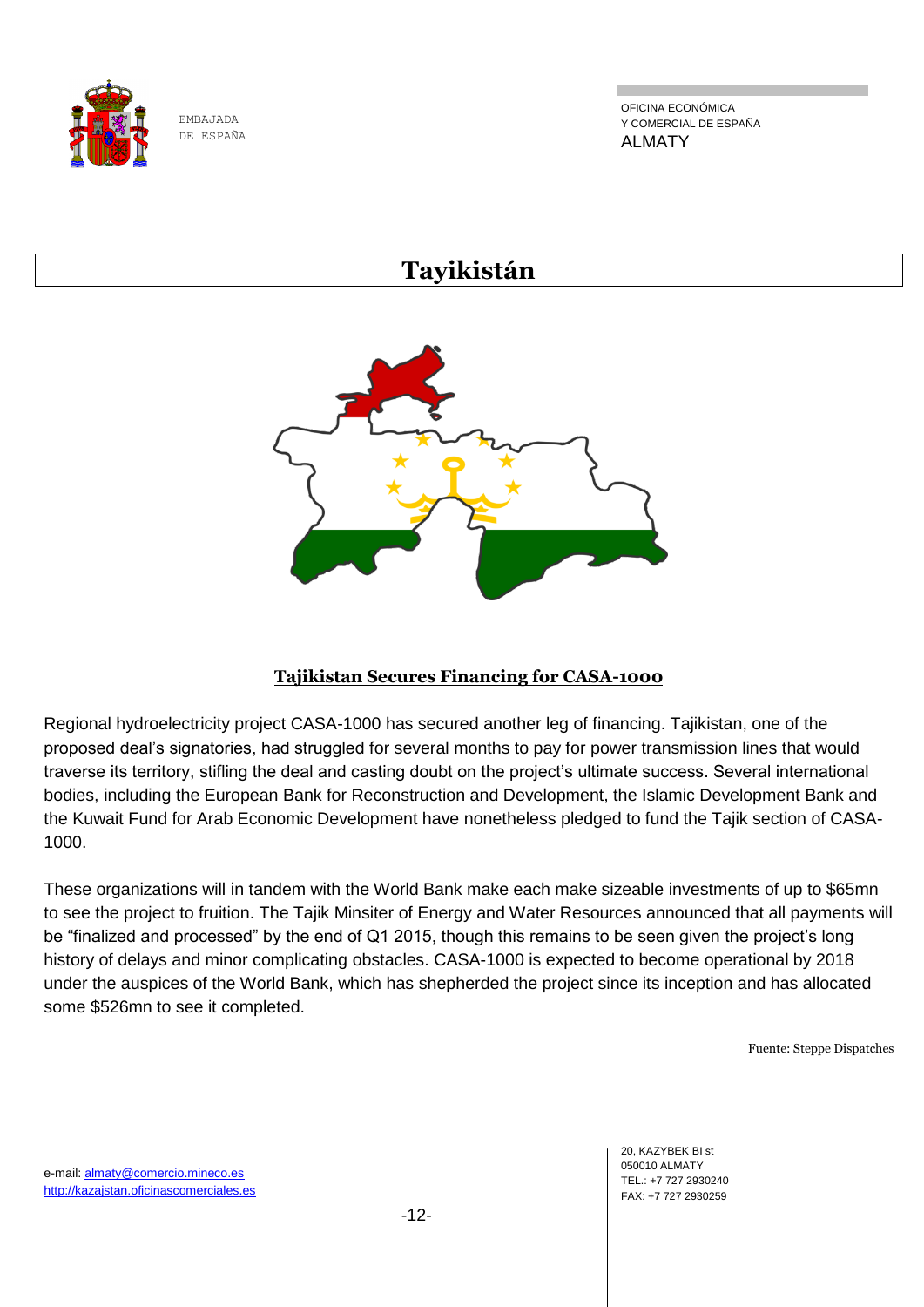

# **The Asian Development Bank provided \$54.8M grant for Nurek Switchyard Reconstruction Project**

The turbines at the Nurek Hydroelectric Power Plant are powered by water from Tajikistan's largest reservoir; and the plant, which is just outside Dushanbe, produces more than 70% of Tajikistan's electricity.

It also plays an important role in regulating the frequency of power transmissions to the interlinked electricity networks of four other Central Asian countries: Kazakhstan, the Kyrgyz Republic, Turkmenistan, and Uzbekistan.

The plant's two switchyards (500 kV and 200 kV) were built more than 30 years ago, however, and can no longer deliver a stable supply of power. Also, these yards contain equipment that is supposed to enable a transmissiongrid operator to clear faults in the system and switch off parts of the grid so that maintenance work can be done.

This critical equipment is sorely in need of an upgrade or replacement. To make matters worse, some areas in the switchyards have been subsiding due to unstable ground conditions.

In 2008, the Asian Development Bank (ADB) provided a grant of \$54.8 million for the Nurek Switchyard Reconstruction Project to replace outdated equipment in the 500 kV switchyard and move the new switchgear to a more stable area.

The government and Barki Tojik also provided \$12.1 million for the project. The grant followed a loan to the government from Germany's Credit Institute for Reconstruction, or Kreditanstalt für Wiederaufbau, which agreed to finance replacement equipment for the 220 kV switchyard.

The replacement of ageing power transmission facilities has created opportunities for Tajikistan and its neighbors to increase energy security and commerce through a Central Asian power system.

Fuente: Central Asia Regional Economic Cooperation

#### **World Bank, Switzerland help Tajikistan to improve access to finance**

DUSHANBE (TCA) — The World Bank Group, with support of the government of Switzerland, is helping Tajikistan to improve access to finance for small and medium enterprises (SMEs) to stimulate growth. As part of these efforts, the World Bank Group's Finance and Markets Global Practice and Tajikistan's National Bank (NBT) held a conference in the Tajik capital last Thursday to discuss the developing progress already made by Tajikistan in easing access to credit, the World Bank office in Tajikistan said.

"To continue the reform process, we need to prepare draft amendments to the existing legislation to speed up the development of effective credit information sharing and the pledge of movable property. We also need to develop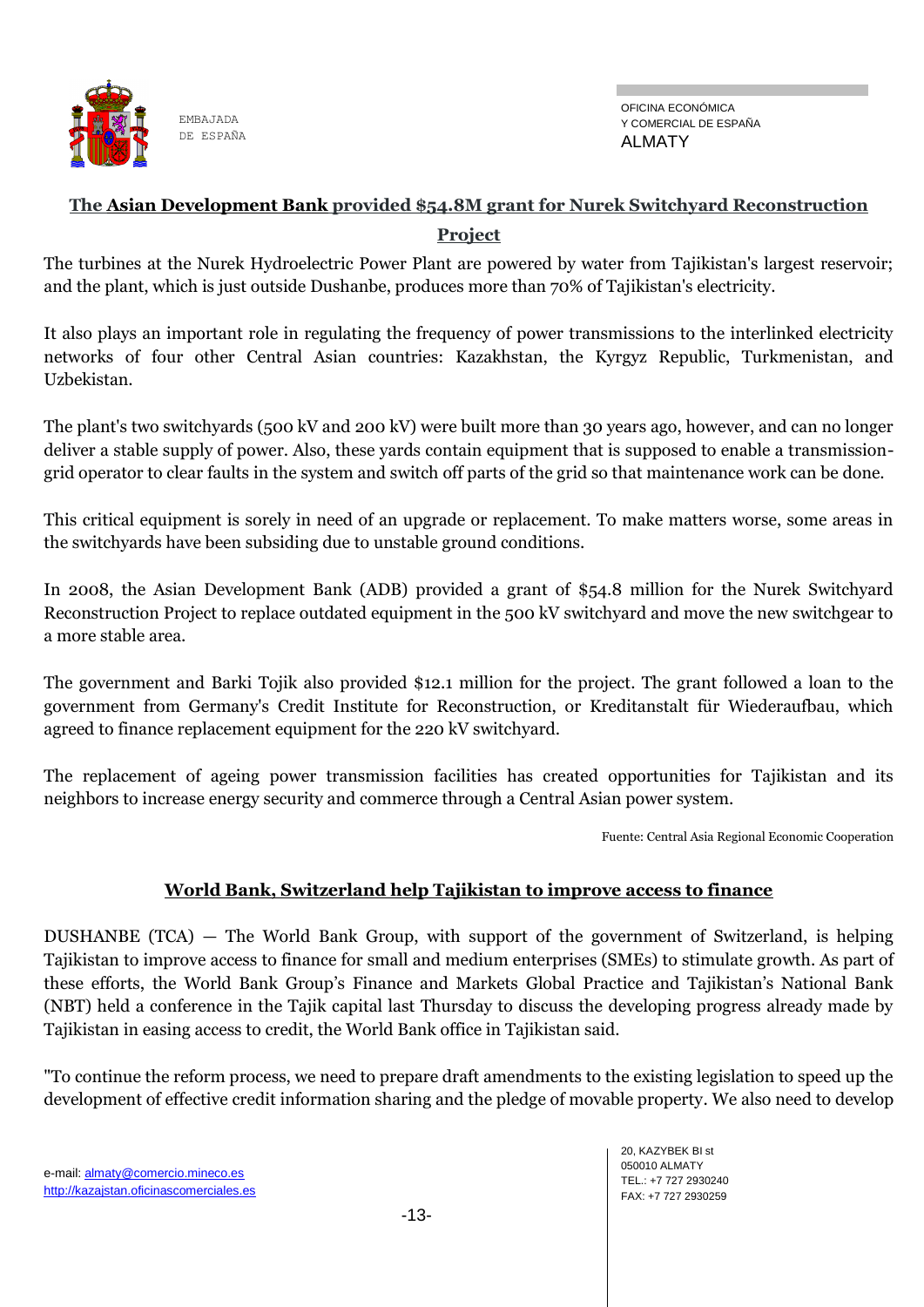

OFICINA ECONÓMICA Y COMERCIAL DE ESPAÑA ALMATY

effective mechanisms for financing, and improve the access of small and medium businesses to various sources of funding," said Abdujabbor Shirinov, the NBT chairman.

"The financial sector reform is a key to sustained economic growth and offers opportunities beyond the sector to drive broader economic growth in Tajikistan. We will continue providing our knowledge and first-hand experience to help improve access to financial services in the country," said Fabrizio Fraboni, Senior Expert of Global Credit Reporting Team at the World Bank Group.

The initiative is a part of the WBG Finance and Markets Global Practice's Central Asia Financial Markets Infrastructure Project, which aims to strengthen the financial infrastructure in Tajikistan and other countries of the region.

The project is supported by funds from the Government of Switzerland.

Within its Cooperation Strategy for 2012-2015 Switzerland focuses on the four sectors in Tajikistan, such as Health, Rule of Law, Drinking Water Supply and Sanitation, and Private Sector Development.

The overall goal of the Swiss Cooperation in Tajikistan is to support the transition process in the country through contributing to the economic development and by helping to build institutions and systems which are responsive to the population's needs.

Fuente: Timesca

# **Gazprom explores industrially unfit gas field in Tajikistan, says Tajik minister**

DUSHANBE, January 22, 2015, Asia-Plus -- Gazprom International, which is an affiliate of Russia's statecontrolled company Gazprom, has explored large reserves of hydrocarbons in Tajikistan, which are unfit for industrial use, Tajik Minister of Energy and Water Resources Usmonali Usmonzoda announced at a news conference in Dushanbe on January 21.

He noted that Gazprom International last year completed exploration operations at the Sariqamish gas field. "Eight potential gas-and-oil-bearing strata that are unfit for industrial use have been explored," the minister said.

Asked about rumors that Gazprom International is going to leave Tajikistan, Usmonzoda denied them as unfounded.

―The Gazprom institutes will study the exploration operation results during this year and the second point for drilling will be determined," the minister noted.